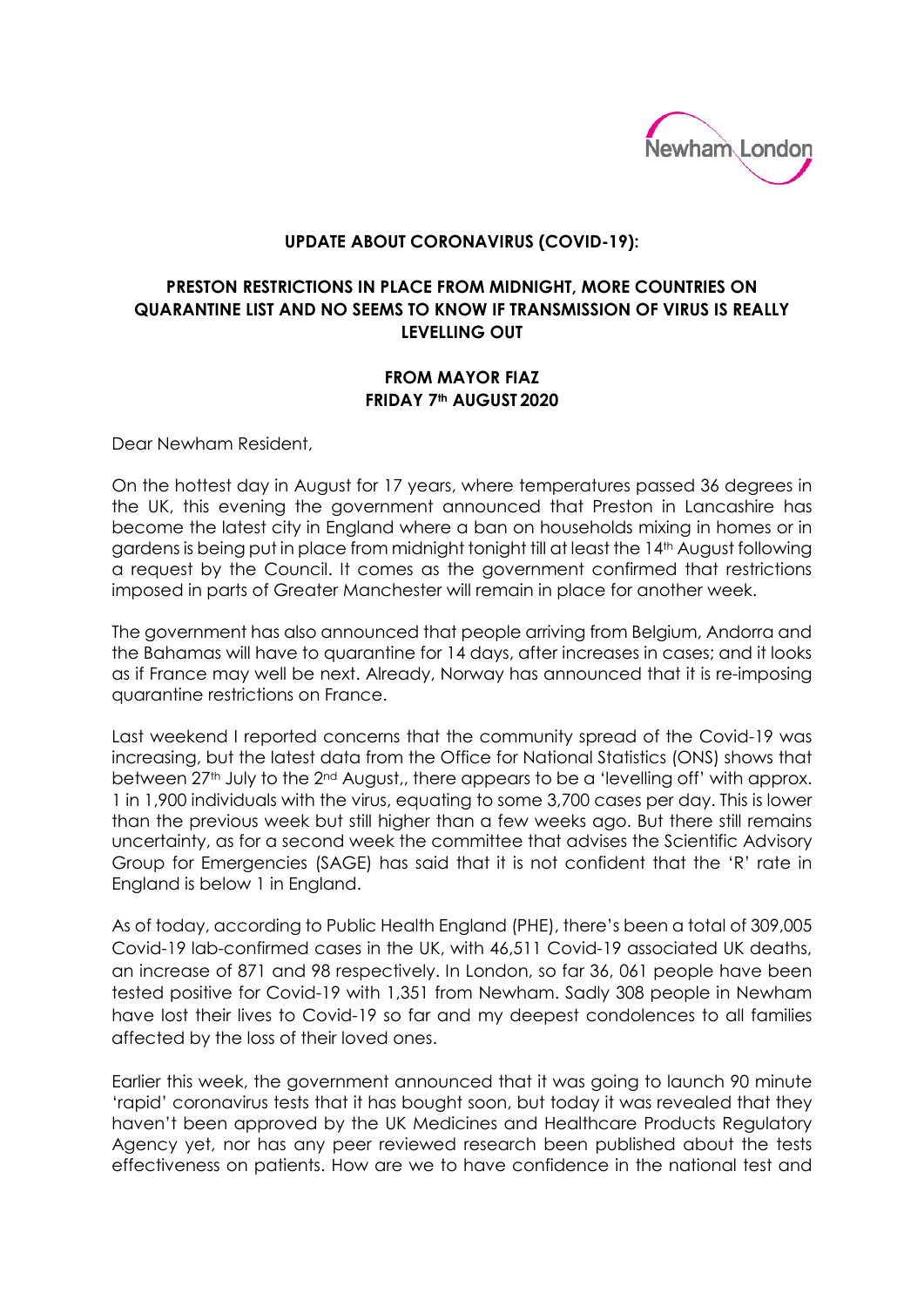trace programme when key elements haven't been subject to rigorous scientific and expert scrutiny?

Over the coming two weeks, our young people will be finding out what grades they'll be getting for A Levels, BTECs and GCSEs, though this year because of Covid-19 they've not been able to sit any exams. Instead, this year exam results are being determined using a combination of limited teachers' assessments and reports; alongside comparisons with individual school results and national averages of results in England from the previous three years.

There have been concerns about this approach, because exam results are largely being set by a computer algorithm based on their school's prior attainment. Already there has been uproar in Scotland, following analysis of Scottish Higher results which showed that the standardisation model used by the Scottish Qualifications Authority led to children from disadvantaged backgrounds having their results reduced at more than double the level of their more affluent peers.

According to new clarification from the exam watchdog Ofqual, schools in England will be able to lodge appeals if they can show that grades are lower than expected because previous years classes are not 'representative' of this year's students, with fears that teacher assessments of A-level results could be downgraded by some 40 percent. Even the Royal Statistical Society has called for an urgent review of statistical approaches adopted in Scotland and England to provide much needed transparency for pupils and parents.

Ofqual has now said that individual schools will be able to appeal if there is a very different pattern of grade results compared to previous years, though won't allow individual students to appeal against their grades on academic grounds as they can in Scotland. This will no doubt add to the pressure of our young people who have been impacted hugely by Covid-19.

They, like all of us, are contending with this new reality of Covid-19 living which has impacted all our lives; but be assured we will be watching the situation very closely and supporting pupils and our schools who feel they have been disadvantaged by this year's grading system. Already our education and youth empowerment services teams are putting in place advice and guidance, if any pupil feel things have not gone the way they had hoped. We recognise that they've had to negotiate a tremendously difficult and stressful time over these past five months.

As you know, Covid-19 has required all Councils to improve streets for walking and cycling at a safe social distance, plus reduce pressure on road and public transport. This week we announced how Newham and Waltham Forest Councils are working together to create people-friendly streets and an experimental **Low Traffic Neighbourhood** covering parts of Forest Gate, the Maryland area of Stratford, and South Leytonstone. It is the first time two London boroughs have come together in this way. You can read more here: **<https://tinyurl.com/y442xvbs>**.

With less traffic, noise and pollution, local streets will be safe and more pleasant to use, especially for children to cross the road and walk and cycle to school, where the